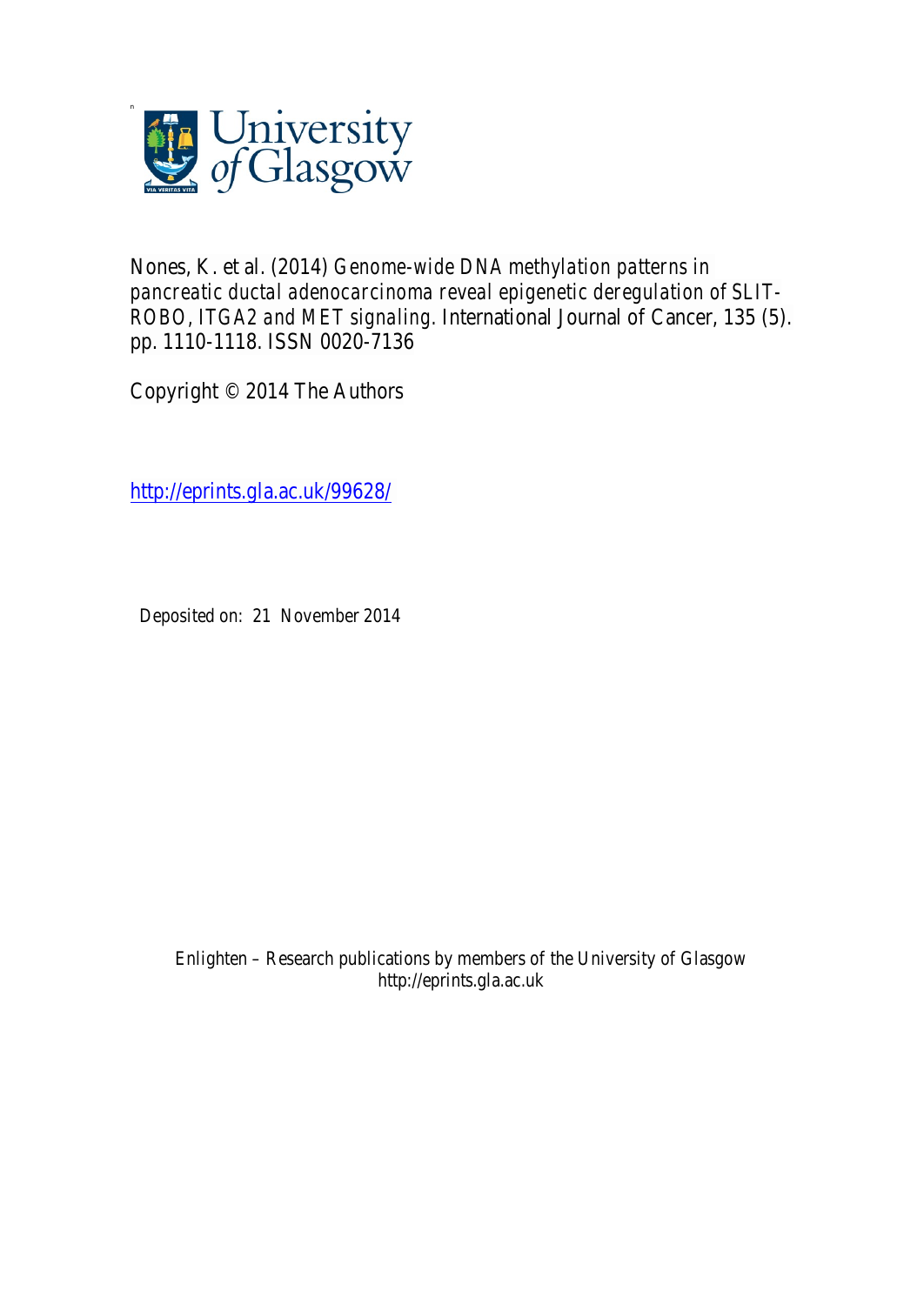

# Genome-wide DNA methylation patterns in pancreatic ductal adenocarcinoma reveal epigenetic deregulation of SLIT-ROBO, ITGA2 and MET signaling

Katia Nones<sup>1</sup>, Nic Waddell<sup>1</sup>, Sarah Song<sup>1</sup>, Ann-Marie Patch<sup>1</sup>, David Miller<sup>1</sup>, Amber Johns<sup>2</sup>, Jianmin Wu<sup>2</sup>, Karin S. Kassahn<sup>1</sup>, David Wood<sup>1</sup>, Peter Bailey<sup>1</sup>, Lynn Fink<sup>1</sup>, Suzanne Manning<sup>1</sup>, Angelika N. Christ<sup>1</sup>, Craig Nourse<sup>1</sup>, Stephen Kazakoff<sup>1</sup>, Darrin Taylor<sup>1</sup>, Conrad Leonard<sup>1</sup>, David K. Chang<sup>2,3,4,5</sup>, Marc D. Jones<sup>2</sup>, Michelle Thomas<sup>2</sup>, Clare Watson<sup>2</sup>, Mark Pinese<sup>2</sup>, Mark Cowley<sup>2</sup>, Ilse Rooman<sup>2</sup>, Marina Pajic<sup>2</sup>, APGI<sup>6</sup>, Giovanni Butturini<sup>7</sup>, Anna Malpaga<sup>7</sup>, Vincenzo Corbo<sup>8</sup>, Stefano Crippa<sup>9</sup>, Massimo Falconi<sup>10</sup>, Giuseppe Zamboni<sup>11</sup>, Paola Castelli<sup>12</sup>, Rita T. Lawlor<sup>8,11</sup>, Anthony J. Gill<sup>2,13</sup>, Aldo Scarpa<sup>8,10,11</sup>, John V. Pearson<sup>1</sup>, Andrew V. Biankin<sup>2,3,4,5</sup> and Sean M. Grimmond<sup>1,5</sup>

<sup>2</sup> The Kinghorn Cancer Centre, Cancer Research Program, Garvan Institute of Medical Research, Darlinghurst, Sydney, NSW, Australia

- <sup>4</sup> South Western Sydney Clinical School, Faculty of Medicine, University of NSW, Liverpool, NSW, Australia
- <sup>5</sup> Wolfson Wohl Cancer Research Centre, University of Glasgow, Garscube Estate, Switchback Road, Bearsden, Glasgow Scotland, United Kingdom
- <sup>6</sup> Australian Pancreatic Cancer Genome Initiative, for full list of contributors see http://www.pancreaticcancer.net.au/apgi/collaborators)
- <sup>7</sup> Azienda Ospedaliera Universitaria di Verona, Verona, Italy
- <sup>8</sup> ARC-NET center for applied research on cancer, University and Hospital Trust of Verona, Verona, Italy
- <sup>9</sup> Department of Surgery, Ospedale Sacro Cuore Don Calabria Negrar, Verona, Italy
- <sup>10</sup> Department of Surgery and Oncology, University and Hospital Trust of Verona, Italy
- <sup>11</sup> Department of Pathology, University and Hospital Trust of Verona, Italy
- <sup>12</sup> Department of Pathology, Ospedale Sacro Cuore Don Calabria Negrar, Verona, Italy
- <sup>13</sup> Sydney Medical School, University of Sydney, NSW, Australia

Key words: methylation, pancreatic cancer, axon-guidance, SLIT-ROBO pathway, stellate cell activation

This is an open access article under the terms of the Creative Commons Attribution Non-Commercial License, which permits use, distribution and reproduction in any medium, provided the original work is properly cited and is not used for commercial purposes. Additional Supporting Information may be found in the online version of this article.

Grant sponsor: National Health and Medical Research Council of Australia (NHMRC); Grant number: 631701, 535903, 427601 and APP1047334; Grant sponsor: Australian Government: Department of Innovation, Industry, Science and Research (DIISR); Grant sponsor: Australian Cancer Research Foundation (ACRF); Grant sponsor: Queensland Government (NI-RAP); Grant sponsor: University of Queensland; Grant sponsor: Cancer Council NSW; Grant number: SRP06-01; Grant sponsor: Cancer Institute NSW; Grant number: 10/ ECF/2-26, 06/ECF/1-24, 09/CDF/2-40, 07/CDF/1-03, 10/CRF/1-01, 08/RSA/1-15, 07/CDF/1-28, 10/CDF/2-26, 10/FRL/2-03, 06/RSA/1-05, 09/ RIG/1-02, 10/TPG/1-04, 11/REG/1-10 and 11/CDF/3-26; Grant sponsor: Garvan Institute of Medical Research; Grant sponsor: AvnerNahmani Pancreatic Cancer Research Foundation; Grant sponsor: R.T. Hall Trust; Grant sponsor: Petre Foundation; Grant sponsor: Philip Hemstritch Foundation; Grant sponsor: Gastroenterological Society of Australia (GESA); Grant sponsor: American Association for Cancer Research (AACR) Landon Foundation INNOVATOR Award; Grant sponsor: Royal Australasian College of Surgeons (RACS); Grant sponsor: Royal Australasian College of Physicians (RACP); Grant sponsor: Royal College of Pathologists of Australasia (RCPA); Grant sponsor: NHMRC Principal Research Fellowship; Grant sponsor: Italian Cancer Genome Project; Grant number: FIRB RBAP10AHJB; Grant sponsor: Italian Association for Cancer Research; Grant number: 12182 DOI: 10.1002/ijc.28765

History: Received 27 Aug 2013; Accepted 16 Jan 2014; Online 5 Feb 2014

Correspondence to: Sean M. Grimmond, Queensland Centre for Medical Genomics, Institute for Molecular Bioscience, The University of Queensland, St Lucia, QLD 4072, Australia or Wolfson Wohl Cancer Research Centre, University of Glasgow, Garscube Estate, Switchback Road, Bearsden, Glasgow, Scotland G61 1BD, United Kingdom, Tel.: 161733462057, Fax: 161-7-3346-2101, E-mail: s.grimmond@imb.uq.edu.au or Andrew V. Biankin, Wolfson Wohl Cancer Research Centre, University of Glasgow, Garscube Estate, Switchback Road, Bearsden, Glasgow, Scotland G61 1BD, United Kingdom or The Kinghorn Cancer Centre, Cancer Division, Garvan Institute of Medical Research, 364 Victoria St, Darlinghurst, Sydney, NSW 2010, Australia, Tel.: 1441413307621, Fax: 144-141-330-5834, E-mail: Andrew.Biankin@glasgow.ac.uk

<sup>1</sup> Queensland Centre for Medical Genomics, Institute for Molecular Bioscience, The University of Queensland, St Lucia, Brisbane, QLD, Australia

<sup>3</sup> Department of Surgery, Bankstown Hospital, Eldridge Road, Bankstown, Sydney, NSW, Australia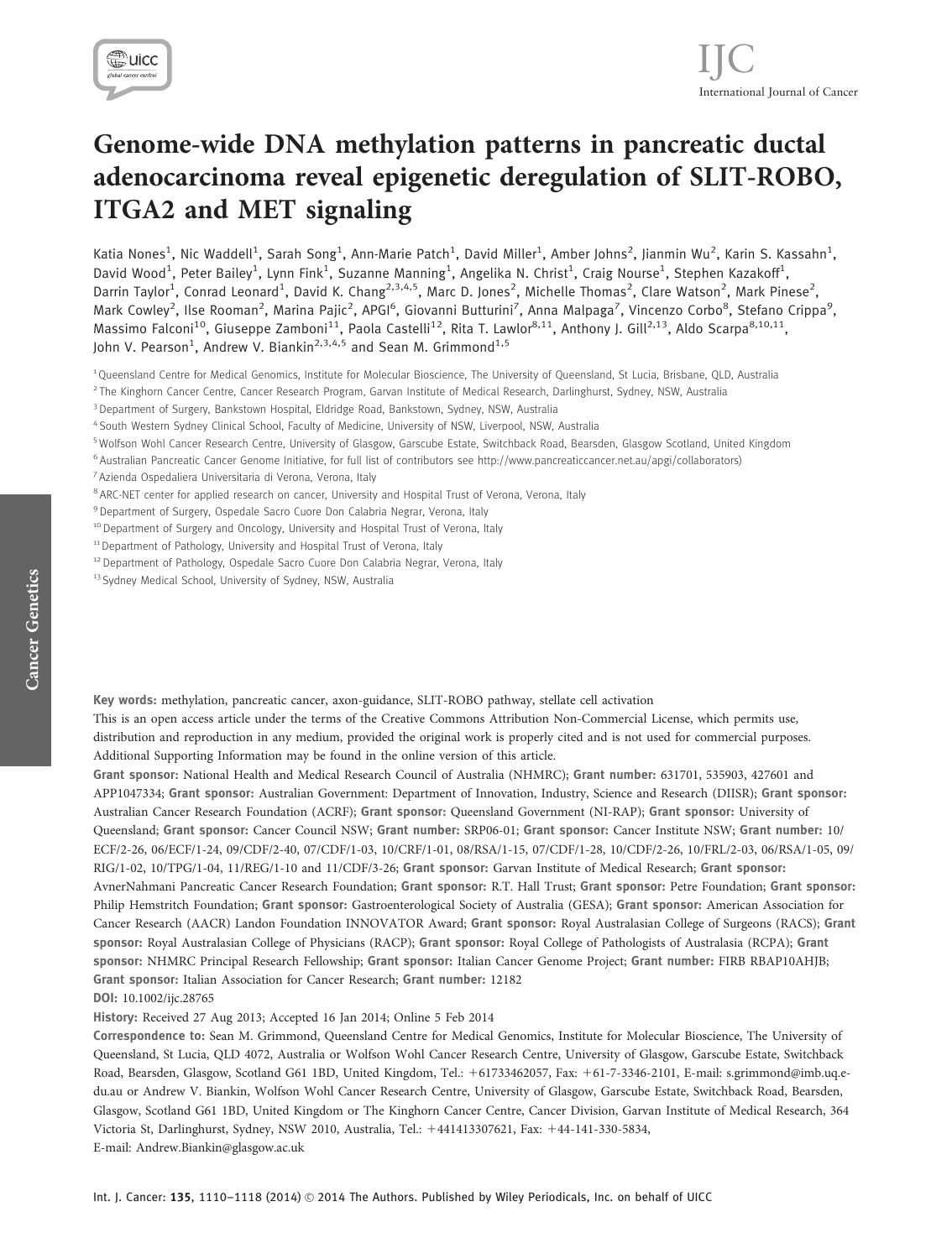The importance of epigenetic modifications such as DNA methylation in tumorigenesis is increasingly being appreciated. To define the genome-wide pattern of DNA methylation in pancreatic ductal adenocarcinomas (PDAC), we captured the methylation profiles of 167 untreated resected PDACs and compared them to a panel of 29 adjacent nontransformed pancreata using high-density arrays. A total of 11,634 CpG sites associated with 3,522 genes were significantly differentially methylated (DM) in PDAC and were capable of segregating PDAC from non-malignant pancreas, regardless of tumor cellularity. As expected, PDAC hypermethylation was most prevalent in the 5' region of genes (including the proximal promoter, 5'UTR and CpG islands). Approximately 33% DM genes showed significant inverse correlation with mRNA expression levels. Pathway analysis revealed an enrichment of aberrantly methylated genes involved in key molecular mechanisms important to PDAC: TGF-b, WNT, integrin signaling, cell adhesion, stellate cell activation and axon guidance. Given the recent discovery that SLIT-ROBO mutations play a clinically important role in PDAC, the role of epigenetic perturbation of axon guidance was pursued in more detail. Bisulfite amplicon deep sequencing and qRT-PCR expression analyses confirmed recurrent perturbation of axon guidance pathway genes SLIT2, SLIT3, ROBO1, ROBO3, ITGA2 and MET and suggests epigenetic suppression of SLIT-ROBO signaling and upregulation of MET and ITGA2 expression. Hypomethylation of MET and ITGA2 correlated with high gene expression, which was associated with poor survival. These data suggest that aberrant methylation plays an important role in pancreatic carcinogenesis affecting core signaling pathways with potential implications for the disease pathophysiology and therapy.

#### What's new?

Based on a large genome-wide scan of DNA methylation, this study reports that global DNA methylation patterns can robustly segregate tumor and non-malignant pancreata. Cancer methylation also affects key pathways in pancreatic carcinogenesis, including TGF-ß, WNT, and axon guidance signaling. This study confirms that methylation plays an important role in the development and progression of pancreatic cancer, with implications for both ongoing research and therapeutic development.

Pancreatic ductal adenocarcinoma (PDAC), the predominant form of pancreatic cancer is usually diagnosed at an advanced stage. Optimal treatment involves surgery with adjuvant chemotherapy, however <20% of patients are suitable for operative resection as the majority has either locally advanced or metastatic disease at diagnosis.<sup>1,2</sup> Therapy for advanced disease is largely ineffective and the 5-year survival remains <5%. Consequently, novel therapeutic and early detection strategies are urgently needed.

DNA methylation mostly occurs at cytosine residues in the context of CG dinucleotides (CpG sites) present across the genome, regions rich in these CpG sites are termed CpG islands.<sup>3</sup> Altered DNA methylation is implicated in tumor initiation and progression for several cancer types<sup>4,5</sup> with hypermethylation of CpG islands and promoter regions associated with transcriptional silencing of tumor suppressor genes.<sup>6</sup> Conversely, hypomethylation is associated with overexpression of oncogenes<sup>6</sup> and genomic instability,<sup>7</sup> although the mechanisms are yet to be completely understood.

It is well established that tumors arise through the accumulation of genetic and epigenetic aberrations; the patterns of which differ from cancer to cancer. While recent PDAC exome sequencing studies $8-10$  have made significant inroads into identifying the common somatic point mutations and copy number alterations, genome-wide patterns of DNA methylation in PDAC are yet to be fully characterized. To date, DNA methylation has been limited to small number of CpG sites  $(1,500-244,000)$  in PDAC xenografts  $(n = 30)$  or cell lines ( $n = 9-14$ ).<sup>11–13</sup> While these studies suggest that DNA methylation is important in the development and progression of PDAC, further characterization within larger cohorts is needed to determine the scale and the contribution of methylation to molecular mechanisms driving this heterogeneous and complex disease.

This study reports a large scale methylation and expression profiling of a cohort of 167 PDAC and compared them to 29 adjacent nonmalignant pancreas using Infinium 450k methylation arrays (Illumina). We show that aberrant DNA methylation is widespread in pancreatic cancer and is enriched in many of the core cancer-signaling pathways known to be important in pancreatic carcinogenesis. Of particularly, interest was the recurrent hypermethylation/reduced expression of SLIT-ROBO genes, which are key components of axon guidance signaling, a pathway recently implicated in this disease.<sup>10</sup> Furthermore hypomethylation/increased expression of MET and ITGA2 was found to be associated with poor patient survival. Taken together, these data support an orchestrated deregulation of DNA methylation contributing to pancreatic carcinogenesis and an increasing importance of SLIT-ROBO/axon guidance signaling in PDAC.

## Material and Methods Patients and sample collection

Samples from 167 tumors and 29 adjacent nonmalignant pancreatic tissues were collected from nontreated PDAC patients who underwent resection surgery. Patients were recruited preoperatively and consented using ICGC ethical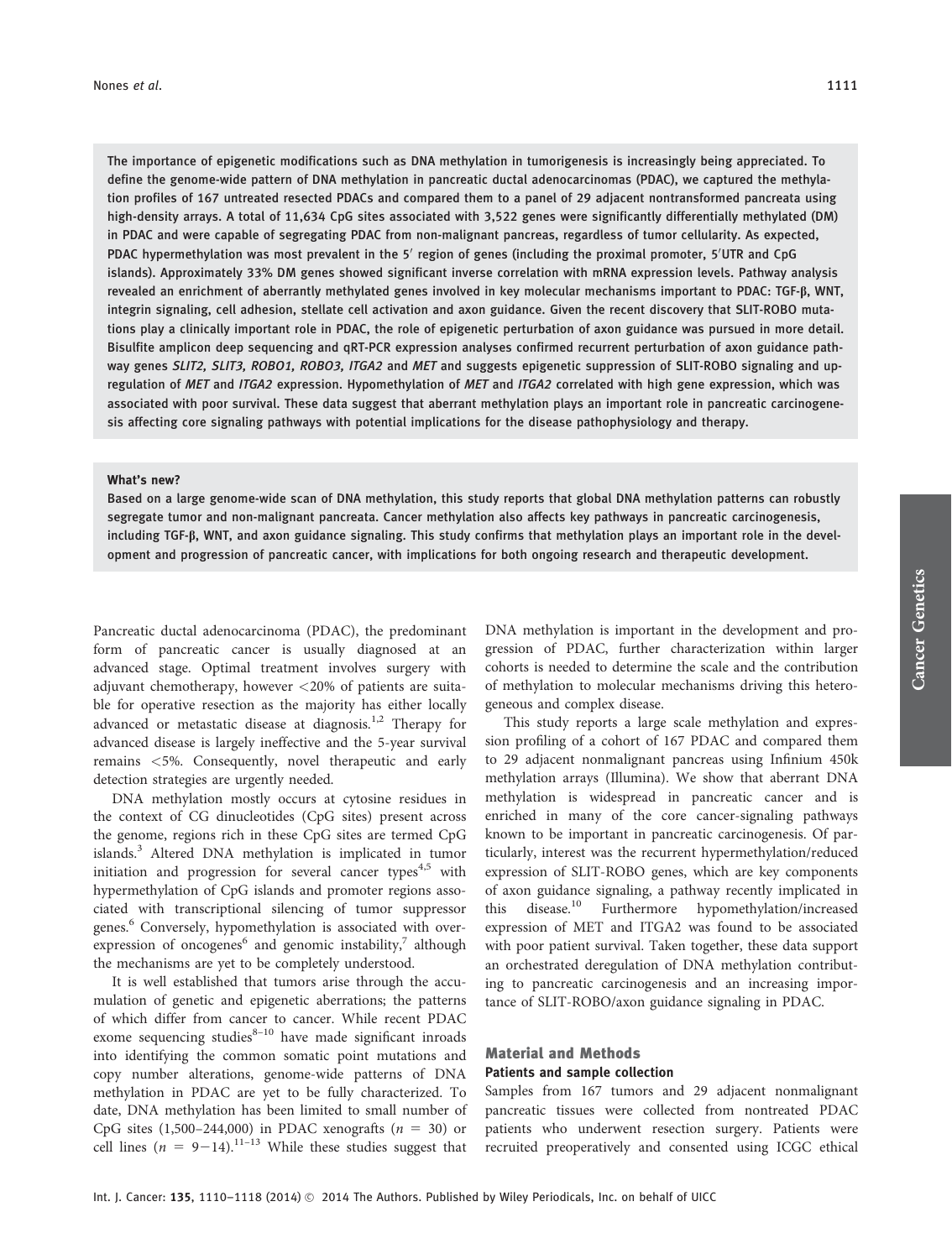and approved process (Project Number: 2009000745). Frozen sections of the tested samples underwent histological evaluation for tumor and non-neoplastic tissue conformation and tumor content estimation. Samples were collected as part of the Australian Pancreatic Cancer Genome Initiative.

## Genomic DNA isolation, bisulfite conversion and 450 K methylation arrays

DNA was extracted from fresh frozen tissues using the All-Prep DNA/RNA Mini Kit (Qiagen). Genomic DNA (500 ng) was bisulfite converted using the EZ DNA methylation Kit (Zimo Research) following the manufacturer's protocol with modification for Illumina Methyaltion arrays. Bisulfite converted DNA was whole genome amplified and hybridized to Infinium Human Methylation 450K BeadChips (Illumina) according to the manufacturer's protocol. Arrays were scanned using an iScan (Illumina). Cellularity of each tumor sample was estimated using SNP array data (Omini1-Quad, V1 and Omini2.5-8, V1.0– Illumina) and qPure tool<sup>14</sup> (Supporting Information Table S1).

### Data preprocessing and initial quality assessment

The GenomeStudio v 2011.1 (Illumina) with methylation module (v 1.6.1), was used to process the raw image data. The assay performance was assessed using the "Control Dashboard" in GenomeStudio. Overall sample quality was determined through total number of detected CpGs and the distribution of average beta values for all CpGs. One sample was excluded in this study, as it did not pass these basic quality assessments.

The reproducibility of the data was measured by sample replication across different batches of bisulfite conversion, with a correlation coefficients > 0.99 across replicated samples. Examples of the correlation between replicates are presented in the Supporting Information Figure S1. Supporting Information Figures S2 and S3 show PCA analysis of all 196 samples colored by batch and by cellularity, respectively. No obvious batch effect was observed, main separation is due to the sample type and cellularity (Supporting Information Fig. S3). The methylation array data have been deposited into the Gene Expression Omnibus (Accession number –GSE49149).

## Data analysis of 450K methylation arrays

IDAT files were analyzed using the minfi package and subset-quantile within-array normalization  $(SWAN)$ <sup>15</sup> Probes on chromosomes  $X$  and  $Y$ , probes with detection  $p$ -value >0.01 in one or more samples and probes with SNP in the 10 last bases or with two or more SNPs in the probe sequence were excluded from analysis. The differential methylation (DM) analysis was performed using 402,496 autosomal CpGs using the "dmpFinder" minfi function. Probes were considered DM if p-value corrected by the Benjamini and Hochberg method was <0.001 and the  $\Delta\beta$  (the average beta value in PDAC samples minus the average beta value in nonmalignant samples) was  $\geq$  0.2. The Wilcoxon rank sum

test was used to compare levels of methylation in specific regions of the genome between PDAC and nonmalignant samples.

#### Clustering analysis

For hierarchical clustering the R function "hclust" with Euclidean distance and complete linkage clustering method was used in combination with "heatmap3" function. The principle component analysis (PCA) and plots were generated using the "pca" function of the R package mixOmics version 4.0-2, (previously named integrOmics, $^{16}$  with parameters "center" and "scale" set true).

The recursively partitioned mixture model (RPMM) was used to identify tumor subtypes. The FANNY algorithm was used for initialization and level-weighted of Bayesian information for the split criterion as implemented in the RPMM R package<sup>17</sup> using the 2786 probes most variable (SD  $\geq 0.17$ ) across all tumors ( $n = 167$ ).

#### Pathway analysis

To determine potential biological relevance of CpG sites DM in PDAC pathway analyses were performed using the Ingenuity Pathway Analysis software (Ingenuity Systems; [http://](http://www.ingenuity.com) [www.ingenuity.com\)](http://www.ingenuity.com) and MetaCore package (Thomson Reuters).

#### Validation by amplicon deep-sequencing

A subset of 96 PDAC and 15 nontumor samples were used to validate the array data by amplicon deep-sequencing using Ion-Torrent (Life Technologies) or MiSeq (Illumina) sequencers. Primers were design using the MethPrimer<sup>18</sup> program to amplify regions containing CpG sites DM in genes from SLIT-ROBO pathway, ITGA2, MET and genes involved in stellate cell activation TNF, COX2, EGFR and TGFBR1. Primers and amplicon size are presented in the Supporting Information Table S2. Amplicons were pooled and sequenced on Ion Torrent using the 318 chip and 200 bp chemistry or on MiSeq with the Nextera kit. The Ion Torrent data was mapped using TMAP (Life Technologies) and MiSeq data was mapped using BWA backtrack v0.7.5a. For each potential methylated base being interrogated in the amplicon the numbers of reads with methylated cytosines were counted. Percentage of methylation was calculated by (number of reads with methylated C/total reads)  $\times$  100.

#### Gene expression profiling

RNA from 121 PDAC and 8 nontumor samples was extracted using the AllPrepDNA/RNA Mini Kit (Qiagen). Total RNA (150 ng) was amplified and labeled using the Illumina TotalPrep RNA Amplification Kit (LifeTechnologies). Amplified RNA (750 ng) was hybridized to Illumina human HT12 (V4) arrays following manufacturer's protocol and scanned on Bead Array Reader or iScan (Illumina). The intensities were extracted using the GenomeStudio software (Illumina). Data was background corrected, log<sub>2</sub>-transformed

Cancer Genetics

**Cancer Genetics**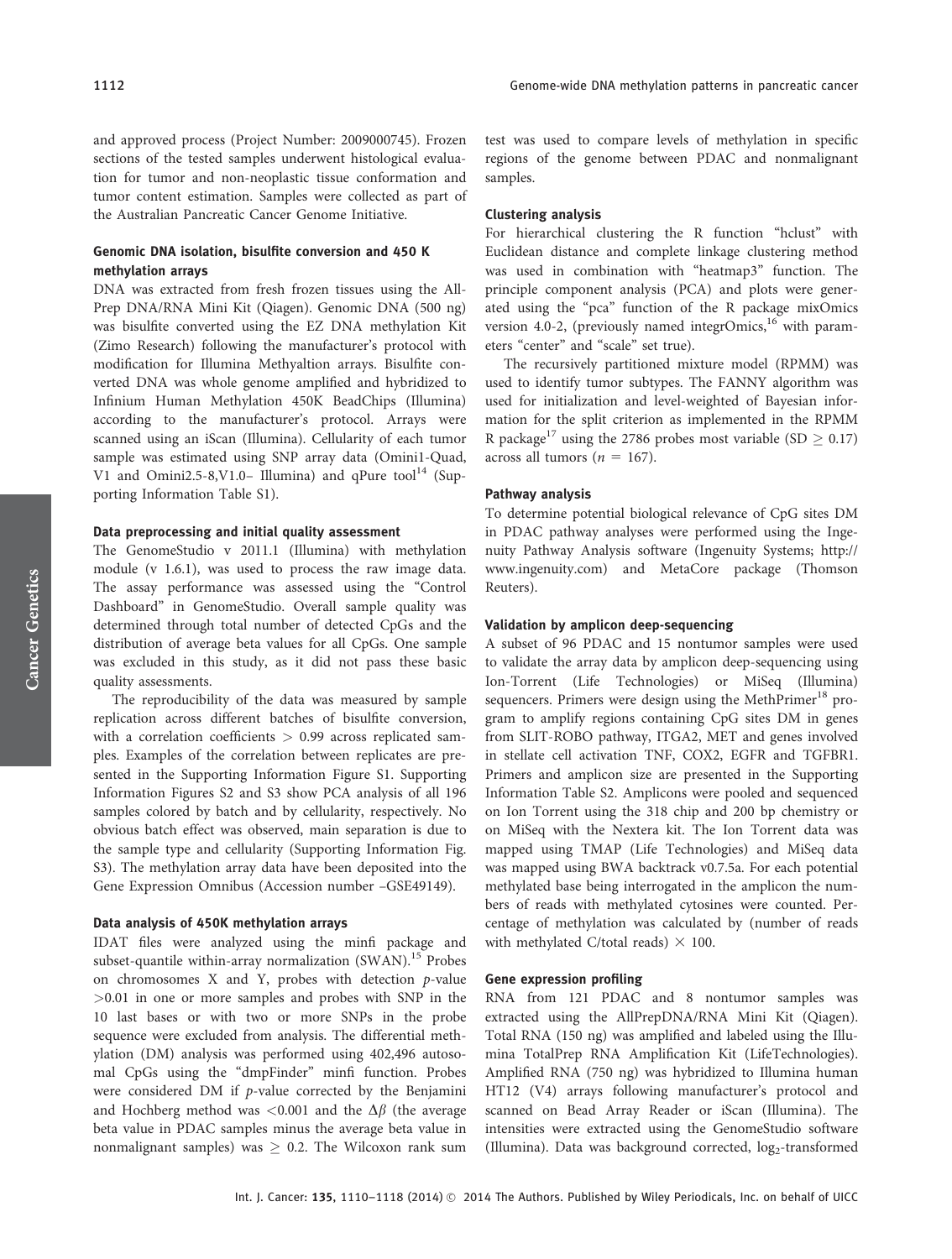and quantile normalized as implemented in the Lumi package.<sup>19</sup> The gene expression array data have been deposited into the Gene Expression Omnibus (Accession number – GSE36924).

RT-PCR analysis used TaqMan probes for target genes (Life Technologies). cDNA was synthesized using 500 ng of total RNA, random primers and SuperScript III (Life Technologies). Relative gene expression quantification was performed using the ViiA 7 Real Time PCR System V1.2 (Life Technologies) and the  $\Delta\Delta CT$  method.

#### Correlation methylation-gene expression

The relationship between methylation probes and gene expression probes was obtained in the GenomeStudio Methylation module using the vendor lookup table. Spearman correlations were calculated and the p-values were corrected for false discovery rate resulting in  $q$ -values using the R package fdrtool.<sup>20</sup> The correlation was considered significant when  $q$ value  $< 0.05$ .

## Results

### Defining a robust methylation signature for PDAC

The clinical features for the cohort ( $n = 167$  PDAC) are summarized in Supporting Information Table S3. Tumor content (cellularity) averaged 44%, ranging from 12 to 97% based on high-density SNP arrays and qPURE analysis $14$ (Supporting Information Table S1). The distribution of tumor cellularity was characteristic of primary PDACs, which is typified by the presence of an extensive desmoplastic stroma. Sample cellularity is known to affect sensitivity of detecting DM sites, and to assess the influence of cellularity on our ability to detect DM sites, two analyses were carried out: (i) tumors with  $\geq 70\%$  cellularity ( $n = 31$ ) vs. adjacent nonmalignant pancreas ( $n = 29$ ) and (*ii*) tumors with  $\geq 20\%$  cellularity ( $n = 140$ ) vs. adjacent nonmalignant pancreas ( $n =$ 29). A total of 78,162 CpG sites (19.42% of total CpG sites) and 105,516 (26.22% of total CpG sites) showed significant DM in tumors with  $\geq 70$  and  $\geq 20\%$  cellularity, respectively (adjusted p-value  $<$  0.001). Surprisingly, 86% of the DM probes in the high cellularity cohort were also seen in the cohort with cellularity  $\geq$  20% suggesting that PDAC possesses a robust set of methylation changes that were not confounded by cellularity (Supporting Information Fig. S4). To ensure that the most robust set of DM probes in PDAC was used for further analyses, an additional threshold was applied to DM probes ( $\Delta \beta \ge 0.2$ , where  $\Delta \beta =$  the average beta value of PDAC samples minus the average beta value of adjacent nonmalignant pancreas). This approach identified 11,634 DM methylated probes (Supporting Information Table S4), with adjusted p-value < 0.001 and  $\Delta\beta \geq 0.2$  in PDAC samples with 20% or greater tumor cellularity.

This robust set of PDAC DM CpG sites  $(n = 11,364)$  was not randomly distributed across the genome. The majority of the 5,203 significantly hypomethylated sites were located in gene bodies (58%) and outside CpG islands (88%; Fig. 1a). From the 6,431 PDAC hypermethylated sites, 81% were located in CpG islands and 65% located in promoter regions (CpG sites located within 1,500 bp (TSS1500), or 200 bp (TSS200) from the transcription start site, or in the 5'UTR region, or first Exon; Fig. 1a). Hypermethylation of probes located in the first exon (Fig. 1b) is of particular interest as hyper-methylation of the first exon region silences gene expression in a tighter fashion than TSS regions.<sup>21</sup> Probes in CpG islands were hypermethylated in PDAC compared with nonmalignant pancreas ( $p$ -value < 0.0001; Fig. 1c). Probes in shelf positions ( $\geq$ 2 kb from CpG islands) were hypomethylated in PDAC samples (average beta-value  $= 0.47$  in PDAC and 0.59 in nonmalignant pancreas; Fig. 1c); similar to the pattern seen in colon cancer.<sup>6</sup>

## Aberrant methylation discriminates PDAC and nonmalignant pancreas independent of tumor cellularity

Hierarchical clustering using the robust set of DM probes  $(n)$  $= 11,634$ ) correctly classified 96% (134/140) of PDAC samples (Fig. 2). When 27 samples with <20% cellularity were included in the analysis, PCA analyses and clustering confirmed that the robust DM CpG sites could correctly classify samples 92% (153/167) of the time (Supporting Information Figs. S5 and S6), although the degree of separation was influenced by tumor cellularity (Supporting Information Fig. S6). These results suggest that aberrantly methylated sites have potential applicability as biomarkers for PDAC.

In other cancers (colorectal and gastric), methylation patterns can define clinically significant subtypes.<sup>22,23</sup> To assess if DNA methylation could identify subtypes in PDAC, we performed clustering analysis using RPMM with the top 2,786 most variable probes across all tumor samples. Four clusters were identified (Supporting Information Fig. S7); however, these subgroups did not cosegregate with patient survival (Supporting Information Fig. S8), or other key clinical features (age, gender or tumor grade; data not shown).

## Aberrant methylation and mRNA expression identifies candidate genes that are epigenetically regulated

The robust set of 11,634 DM CpG sites was mapped onto genomic features associated with 5,668 RefSeq transcripts and 3,522 genes using array vendor's annotations (Supporting Information Table S4), 850 of these genes had been previously reported as DM in previous PDAC methylation studies $11,13,24$  (Supporting Information Table S5). In the samples  $(n = 129)$  with mRNA expression array data available, 33% of aberrantly methylated genes also showed significant methylation-gene expression correlation  $(q$ -value  $\lt$  0.05; Supporting Information Tables S6 and S7). Approximately 86% of these genes showed inverse correlations between methylation and gene expression (Supporting Information Table S6) consistent with hypermethylation promoting gene silencing and hypomethylation increasing expression. A set of 178 CpGs had positive correlation between methylation and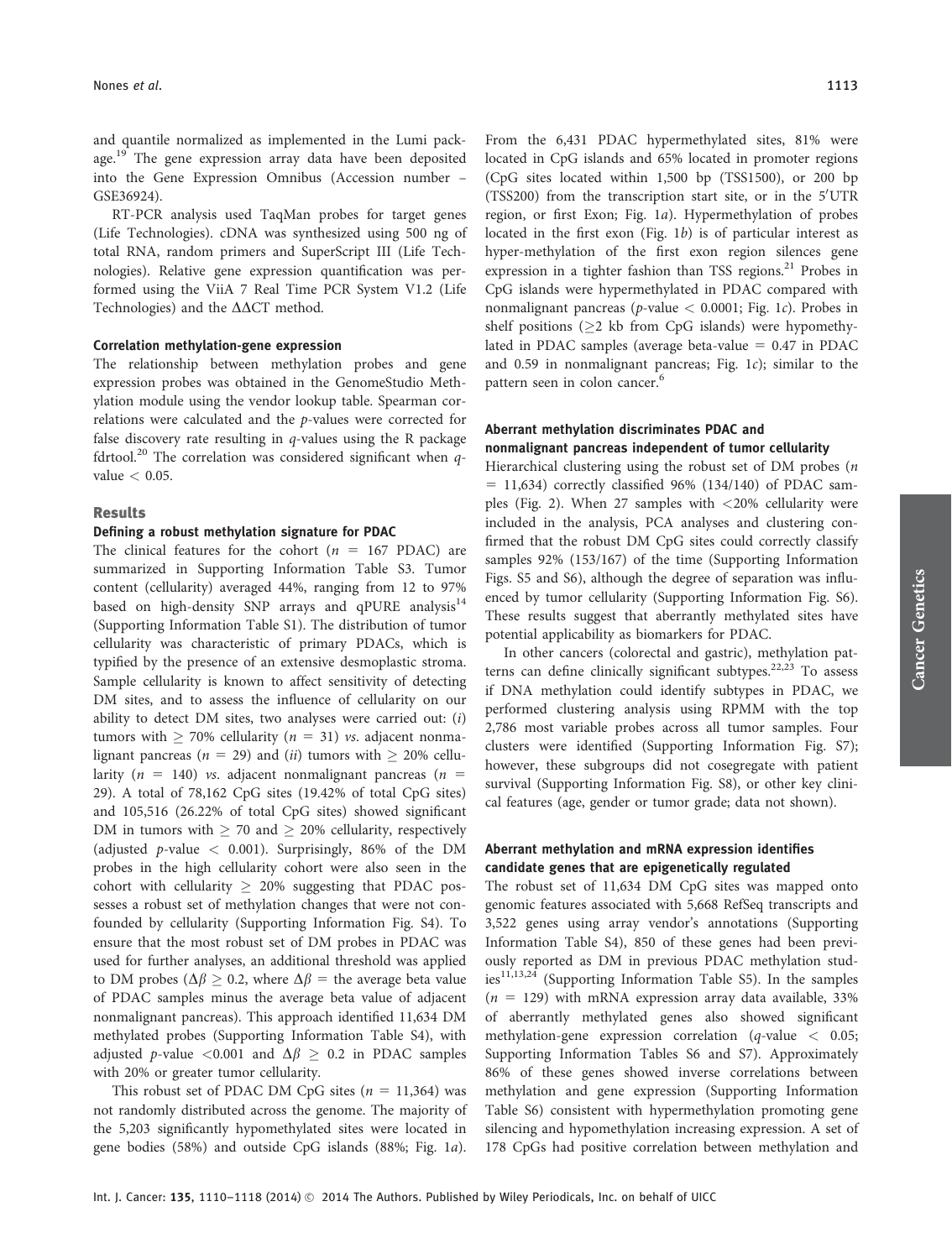

Figure 1. Genomic distribution of DM probes ( $n = 11,634$ ) in CpG island and other parts of the genome. (a) Pie charts show the genomic distribution of hypomethylated and hypermethylated probes across different genomic regions (Island = probes located at CpG islands, Shore probes located less 2kb from CpG island, Shelf = probes located >2k from CpG islands, Open Sea = probes not in island or annotated genes; TSS1500 and TSS200 - probes located within 1500 and 200 bp from transcription start site, respectively; 5'UTR region; first exon; gene body and 3'UTR region). (b) Box plot of levels of methylation across gene regions for PDAC samples ( $n = 140$ ) and adjacent nonmalignant samples ( $n = 29$ ). Whiskers represent max and min values. (c) Methylation levels across CpG island regions for PDAC samples and adjacent nonmalignant pancreatic samples. Whiskers represent max and min values (p-values were computed with Wilcoxon rank sum test). The number of probes in each region are TSS1500  $n = 1,596$ , TSS200  $n = 1,443$ , 5'UTR  $n = 1,741$ , first exon  $n = 1,282$ , Body  $n = 3,782$ , 3'UTR  $n = 257$ , Island = 5,329, Shore = 1,888, Shelf = 658 and Open Sea = 1,457.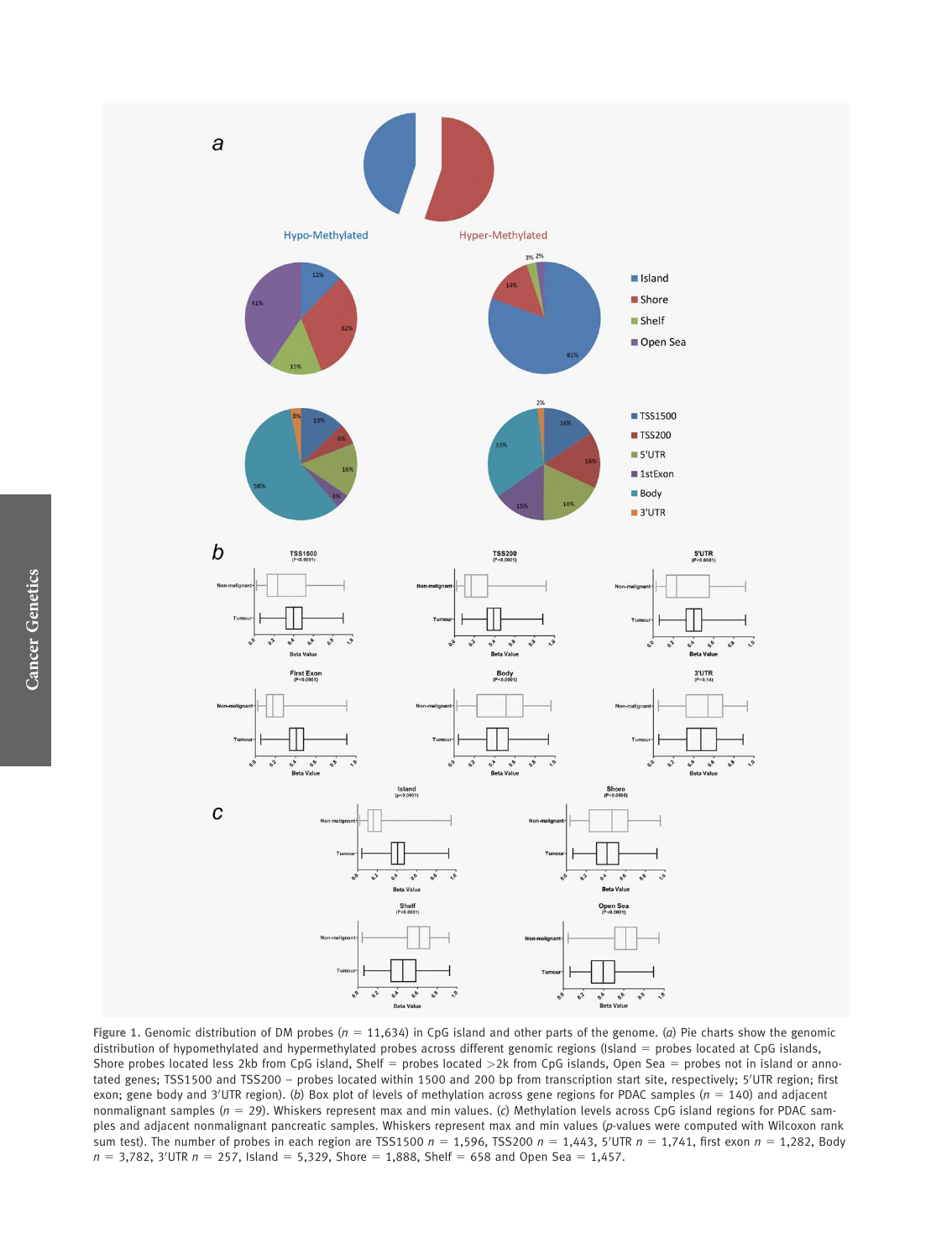

Figure 2. Cluster of PDAC ( $n = 140$ ) and adjacent nonmalignant samples ( $n = 29$ ) using 11,634 DM probes (adjusted p-value < 0.001 and  $\Delta\beta$  value  $\geq$  0.20). Columns are samples and rows are DM probes. Beta-value equal zero means site is completely unmethylated and one completely methylated. CpG site locations are depicted on the left column of the graph (Black bars = probe located in CpG island, gray bars = probe is in other location of the genome). Clinical information is plotted above the cluster and details presented in the legends.

expression, the majority ( $n = 128$ ) of which were located in gene bodies (Supporting Information Table S6).

## Pathways affected by aberrant DNA methylation in PDAC

First, the entire set of genes ( $n = 3,522$ ) associated with the robust DM probe set was used for pathway analysis. Ingenuity pathway analysis revealed 25 pathways significantly affected by DNA methylation in PDACs (adjusted  $p$ -value  $\lt$ 0.001; Supporting Information Table S8). Axon guidance was one of the most significant (adjusted  $p$ -value = 1.91E-05) and was supported by MetaCore pathway analysis ( $FDR =$ 1.21E-10; Supporting Information Table S9). This pathway was recently implicated in PDAC.<sup>10</sup> Other pathways identified here as enriched for genes aberrantly methylated (Supporting Information Tables S8 and S9) including cell adhesion, hedgehog signaling, TGF-b, integrin signaling and WNT/NOTCH signaling are well known key cancer signaling previously describe to be genetically altered in PDAC.<sup>8</sup> WNT signaling has been reported to be aberrant methylated in PDAC cell lines.<sup>13</sup> Our results confirm that this pathway is aberrantly methylated in this large cohort of PDAC. Stellate cell activation (adjusted  $p$ -value = 3.26E-05) another interesting pathway identified here as significantly affected by DNA methylation (Supporting Information Table S8) deserves further investigation due its importance in PDAC. Pancreatic stellate cells are the main fibroblastic cells in PDAC<sup>25</sup> and are known to interact with pancreatic cancer cells creating the fibrotic microenvironment of PDAC.<sup>24</sup> The fibrotic microenvironment of PDAC has been suggested to create a barrier that impairs the delivery of chemotherapeutics and promotes aggressive neoplastic cell behavior.<sup>25</sup> Known genes known to be involved in stellate cell activation (COX2, TGFBR1, EGFR, TNF and MET were hypomethylated in PDAC and confirmed bisulfite amplicon deep sequencing (Supporting Information Figs. S9–S14).

Ingenuity and MetaCore pathway analyses were also performed using 1,158 genes with significant correlation of methylation with mRNA expression levels. A similar enrichment for cell adhesion, apoptosis, invasion and cell proliferation processes was seen in meta-core analysis specifically, cell adhesion:  $FDR = 1.4E-08$ , WNT signaling:  $FDR = 3.1E-07$ , axon guidance:  $FDR = 2.0E-05$ , EMT regulation:  $FDR =$ 3.3E-05 and integrin mediated cell adhesion: FDR=9.3E-03; Supporting Information Table S10). IPA analysis provided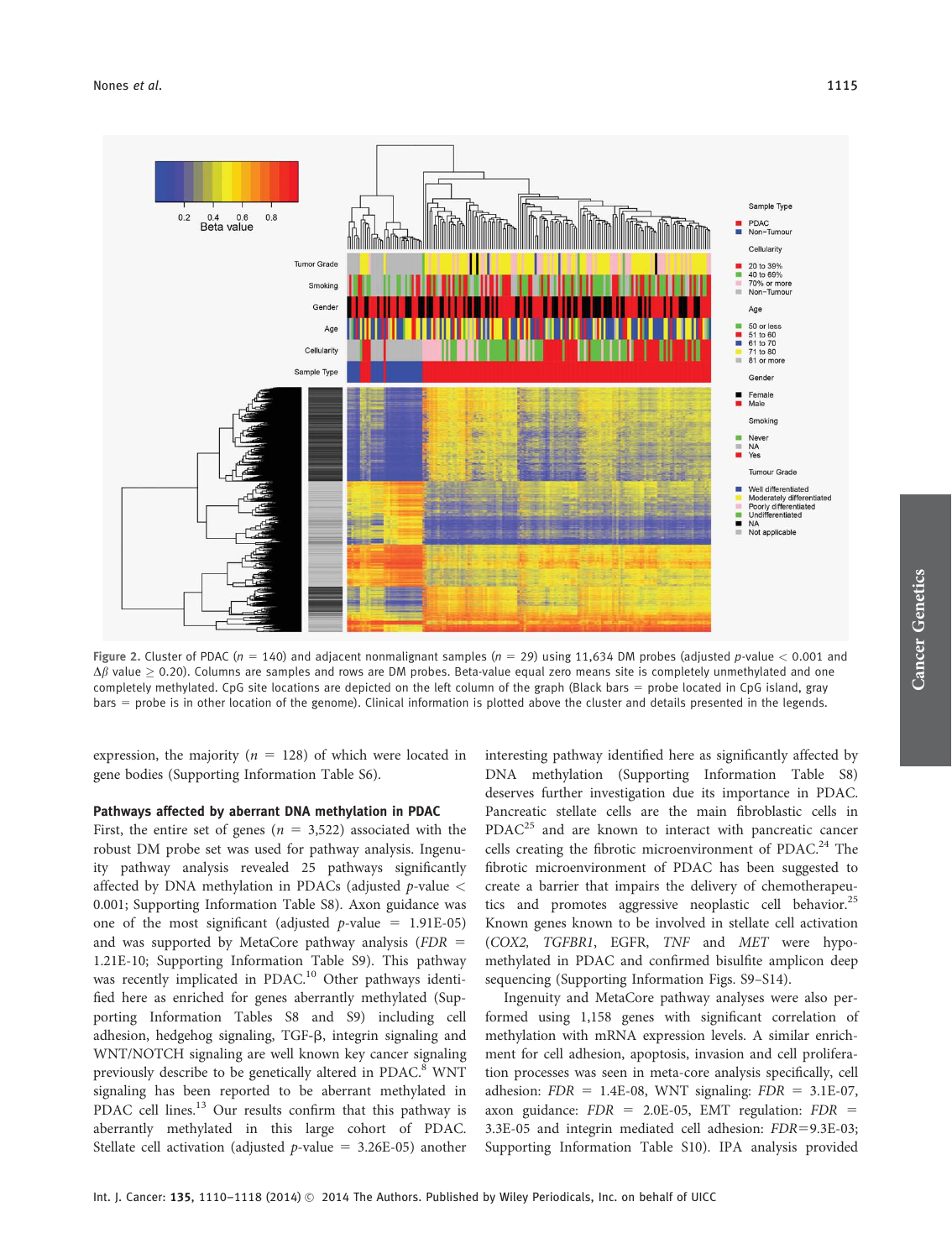Figure 3. Kaplan-Meier survival curves show cosegregation of gene expression of ITGA2 and MET with clinical outcome. Patients with high mRNA expression of ITGA2 and MET genes showed lower survival. Median survival of patients presenting lower gene expression of ITGA2 is 21.4 months compared with 13.8 months for high ITAG2 expressing patients. Patients presenting lower level of MET expression have 25.6 months median survival compared with high expressing patients, which median survival is 15.9 months.

further supportive evidence for aberrant methylation of components of axon guidance (adjusted  $p$ -value = 9.53E-03) and integrin signaling (adjusted  $p$ -value = 4.38E-03; Supporting Information Table S11).

Based on these data, and the recently reported high prevalence of mutations and copy number alterations of axon guidance genes, particular those involved in SLIT-ROBO signaling in PDAC $^{10}$  we performed a detailed epigenetic and transcriptomic review to determine whether somatic epigenetic events are enriched in this pathway. Hyper-methylation of ROBO1, ROBO3, SLIT3, SLIT2 and hypomethylation of ITAG2 and MET (a known interacting partner of SRGAP1) were observed in the methylation array data. Deep-amplicon sequencing of bisulfite converted DNA for CpG sites in those genes validated DM (Supporting Information Figs. S9 and S14–S19). Deepamplicon sequencing also showed that the regions surrounding the CpG sites interrogated in the array have similar levels of hypermethylation or hypomethylation (Supporting Information Figs. S10 and S19) as expected due to the high degree of locally correlated DNA methylation.<sup>26</sup> Arrays and amplicon sequencing results showed high concordance of the methylation levels (average Spearman correlation  $= 0.88$ , Supporting Information Fig. S9) validating array results and suggesting epigenetic inactivation of SLIT-ROBO signaling pathway and hypomethylation of MET and ITAG2 in PDAC.

Significant inverse correlations between methylation and array based mRNA expression were observed for SLIT2, SLIT3, ITGA2 and MET genes (Supporting Information Fig. S20) that were validated using qRT-PCR (Supporting Information Fig. S21). Although array mRNA expression levels for ROBO1 and ROBO3 were at the limit of detection and showed no correlation with arrays (Supporting Information Fig. S22), qRT-PCR analysis demonstrated significant inverse correlation for ROBO1, ROBO3 genes (p-value  $\leq$  0.05; Supporting Information Fig. S21).

## DM and altered mRNA expression of MET and ITGA2 is associated with patient survival

Given that mRNA expression of ROBO2 and ROBO3 has recently been associated with poor outcome of PDAC patients<sup>10</sup> and the observed wide spread altered methylation and expression of SLIT-ROBO signaling and their interactive partners, we sought to discern whether these events had any clinical significance. While SLIT2, SLIT3 and ITGB4 all showed correlation of methylation and expression levels (Supporting Information Tables S6 and S7), they did not correlate with survival in this cohort (Supporting Information Fig. S23). Interestingly, patients with coordinated hypomethylation and high expression of MET and ITGA2 strongly correlated with poor outcome ( $p$ -value = 0.007 and 0.04, respectively; Fig. 3). While these genes are known to be involved in hepatocyte growth factor (HGF)/MET and Integrin signaling pathways, they both signal through CDC42, a core signal transduction molecule, which is actively suppressed by normal SLIT-ROBO signaling.

#### **Discussion**

This study reports the largest genome-wide scan of DNA methylation in PDAC to date. The large sample size and rigorous statistical threshold led to the identification of DM CpG sites that robustly differentiate PDAC from nonmalignant pancreas, even for samples with low cellularity. These results suggest that DNA methylation may have potential role in the diagnosis of PDAC, and supports further exploration.

The majority of hypermethylated sites are located in CpG islands and promoter regions as previously observed in other cancer types.<sup>6,27</sup> Genes affected by gene-body hypomethylation might be interesting targets for further studies as intragenic methylation is associated with regulation of intragenic promoter activity and alternative transcription in a tissue and

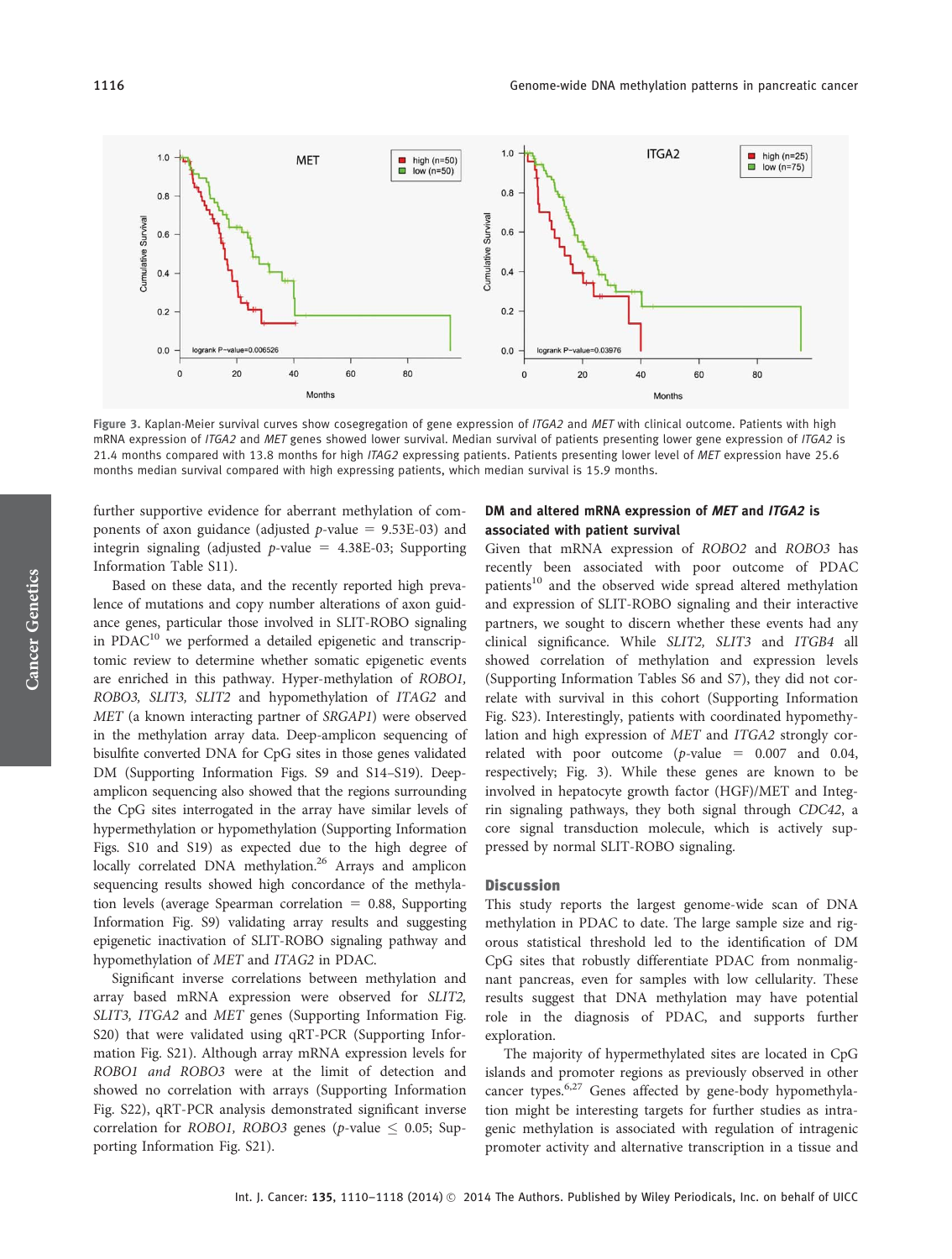cell specific manner.<sup>28</sup> Of the 3,522 aberrantly methylated genes in PDAC, 850 (Supporting Information Table S5) were previously reported to be aberrantly methylated in pancreatic cancer cell lines. $11-13$  This set constitutes almost half of the DM genes identified by Vincent et al.<sup>13</sup> where a 244,000 CpG array screen was performed on 9 PDAC cell lines and 3 unmatched laser captured normal pancreatic duct samples. These results suggest that the limitation of cellularity did not seriously confound our study. Furthermore, the strong concordance provides confidence that while the normal tissue control used in this study is not ideal, it is appropriate. Finally is important to note that differences between these two studies warrant further investigation as they may provide insights about the role of DNA methylation in altering other cell types present in the tumor microenvironment and DNA methylation events driven by prolonged cell culture.

Core signaling pathways involved in cell adhesion, apoptosis, invasion and cell proliferation were identified as recurrently aberrantly methylated (Supporting Information Tables S7 and S8). One interesting pathway significantly altered by DNA methylation in PDAC was the stellate cell activation (Supporting Information Table S7). Pancreatic stellate cells are the main fibroblastic cells in PDAC<sup>29</sup> and are known to interact with pancreatic cancer cells creating the fibrotic microenvironment of PDAC. Activated pancreatic stellate cells secrete extracellular matrix proteins that stimulate cancer cell proliferation supporting tumor growth and metastatic spreading, inhibiting apoptosis and enhancing angiogenesis. $24,30$  Stromal activation is promoted by multiple cancer cell-derived signaling pathways such as TGFb, HGF/MET, FGFs, IGF-1 and EGF via autocrine and paracrine mechanisms.<sup>25</sup> Members of these pathways were aberrantly methylated in PDAC. COX2, TGFBR1, EGFR, TNF and MET molecules known to be involved in stellate cell activation were hypomethylated in PDAC and confirmed by deep sequencing, suggesting that deregulated DNA methylation may influence stellate activation in PDAC. This cross-talk between stellate and cancer cells could be epigenetically regulated opening new avenues for therapeutic development, as pancreatic stellate cells have been shown to promote epithelial-mesenchymal transition in pancreatic cancer cell lines $31$  and fibrotic tissue has been suggested to impact delivery of chemotherapeutics and promote aggressive neoplastic cell behavior in PDAC.25

Recent data suggest a role for genes involved in axon guidance pathway in tumorigenesis and tumor progression for a variety of cancer types including PDAC<sup>10</sup> and this pathway is being explored as a potential biomarker and therapeutic target in breast cancer.<sup>32</sup> Our results suggest additional perturbation of axon guidance through epigenetic inactivation of the SLIT-ROBO signaling, a major component of axon guidance. SLIT-ROBO signaling modulates HGF/MET and WNT signaling activity, both known to play important roles in carcinogenesis.<sup>33</sup> Dallol et al.<sup>34</sup> identified hyper-methylation of the ROBO1 gene in 19% of breast carcinomas and 18% of clear cell renal cell carcinomas. Narayan et al.<sup>35</sup> showed hypermethylation of SLIT1, SLIT2, SLIT3, ROBO1 and ROBO3

genes in cervical cancer, suggesting that the hypermethylation of SLIT-ROBO signaling genes may be associated with cervical cancer progression. Interestingly, Vincent et al.<sup>13</sup> identified aberrant methylation of ROBO1, ROBO3, SLIT2 and SLIT3 in pancreatic cell lines. In addition, inactivation of the SLIT-ROBO pathway is associated with increased metastasis in melanoma cells.<sup>36</sup> Over-expression of SLIT2 significantly decreased invasion and migration in breast cancer cell lines and mice injected with SLIT2 expressing cells have a reduction of breast carcinoma incidence of  $60\%$ .<sup>37</sup>

Biankin et al.<sup>10</sup> identified genomic aberrations of ROBO1 in 11% (10% loss and 1% mutation) and SLIT2 in 10% (7% loss and 3% mutation) of PDAC samples. Here for a subset of 58 tumors that exome or whole genome sequencing data was available (ICGC portal:<http://dcc.icgc.org/>) we identified tumors with loss of one allele, non-silent mutation or hypermethylation in ROBO1, ROBO3, SLIT2 and SLIT3 genes. Similar levels of loss and mutation rate previously reported<sup>10</sup> were observed in this small cohort (Supporting Information Fig. S24). A small proportion of the tumors presented mutation or loss of one allele and hypermethylation; however, the data presented here suggest that hypermethylation of SLIT-ROBO is a more wide spread mechanism of inactivation of this pathway. From the 58 tumors 48% showed hypermethylation of all four genes (ROBO1, ROBO3, SLIT2 and SLIT3; Supporting Information Fig. S25). The hypermethylation of these genes and significant negative correlation with gene expression suggests epigenetic inactivation of SLIT-ROBO signaling in PDAC and constitutes an alternative mechanism to disrupt this pathway. The importance of DNA methylation cooperating with other genetic mechanisms to alter key signaling pathways critical to cancer development is well established.<sup>22,38</sup> Hypermethylation has been shown to be a preferred mechanism for inactivation of tumor suppressor in other cancers,<sup>39</sup> suggesting that tumor suppressor genes with a low incidence of mutations can use epigenetic inactivation more frequently.

Both MET and IGTA2 genes were hypomethylated in PDAC and this correlated inversely with gene expression using arrays ( $q$ -value = 1.35E-08 and 4.10E-10, respectively) and RT-PCR (Supporting Information Fig. S21). In addition, high gene expression correlated with poor patient survival (Fig. 3). MET encodes a tyrosine kinase receptor for the HGF and is a poor prognostic indicator in other cancer types.<sup>40</sup> MET promotes a broad range of promalignant processes including cell motility, cell proliferation, invasion and metastasis.<sup>40</sup> The potential role of  $ITGA2$  in tumorigenesis is less well understood. ITGA2 gene encodes the alpha subunit of a transmembrane receptor for collagen (ITGA2/ITGB1), which is implicated in cell adhesion and migration. $41$  ITGA2 was found previously to be upregulated in PDAC in a metaanalysis of four independent studies.<sup>42</sup> Finally, both  $MET$  and ITGA2 signal via CDC42, $43-45$  the key effector molecule that is normally suppressed by active SLIT-ROBO signaling. Epigenetic or other mechanisms of suppression of SLIT-ROBO Cancer Genetics

**Cancer Genetics**